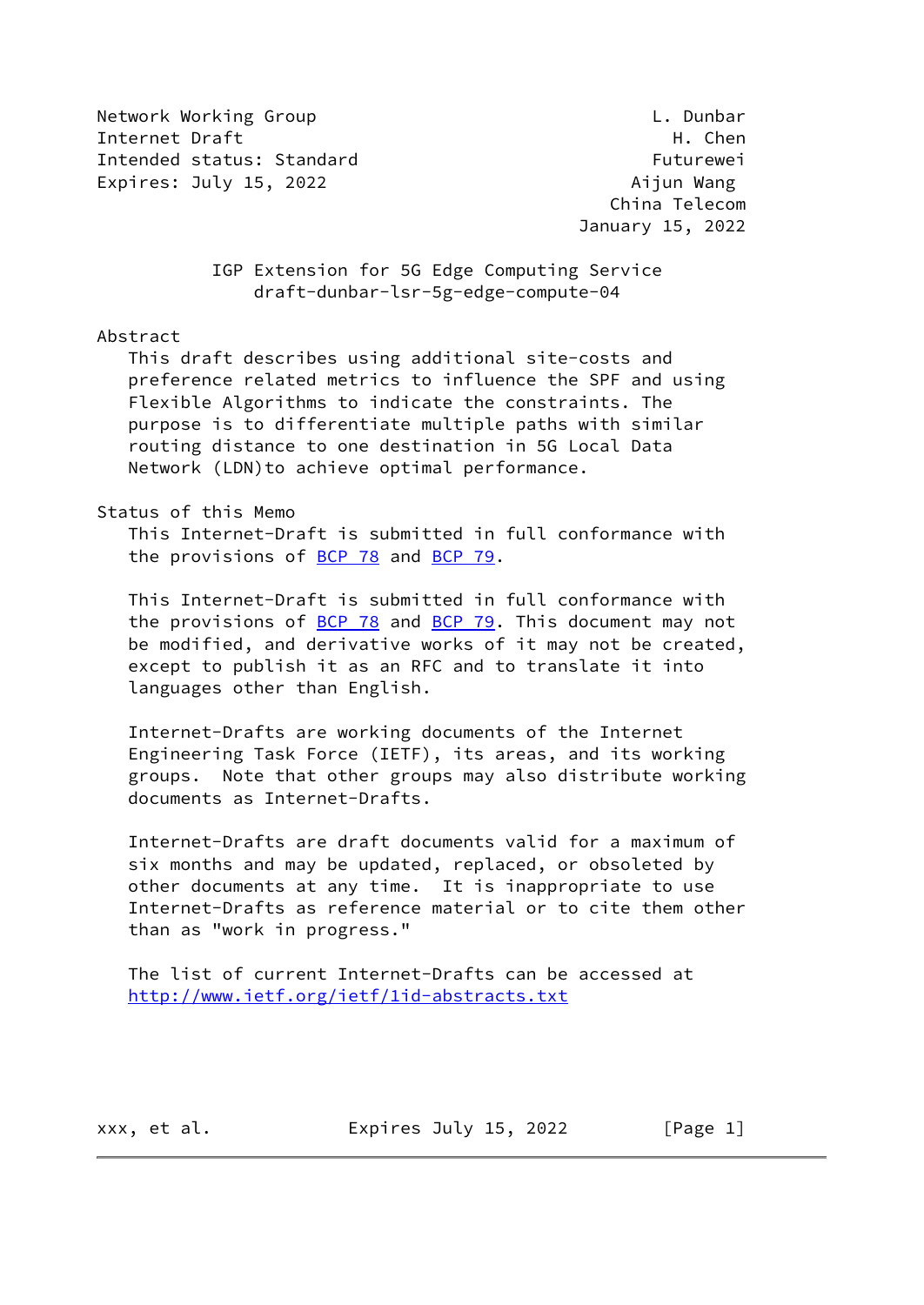The list of Internet-Draft Shadow Directories can be accessed at <http://www.ietf.org/shadow.html>

This Internet-Draft will expire on April 7, 2021.

Copyright Notice

 Copyright (c) 2022 IETF Trust and the persons identified as the document authors. All rights reserved.

This document is subject to **[BCP 78](https://datatracker.ietf.org/doc/pdf/bcp78)** and the IETF Trust's Legal Provisions Relating to IETF Documents [\(http://trustee.ietf.org/license-info](http://trustee.ietf.org/license-info)) in effect on the date of publication of this document. Please review these documents carefully, as they describe your rights and restrictions with respect to this document. Code Components extracted from this document must include Simplified BSD License text as described in **Section 4.e of the Trust Legal**  Provisions and are provided without warranty as described in the Simplified BSD License.

Table of Contents

| 1.1. Unbalanced Distribution due to UE Mobility $\underline{4}$<br>1.2. ANYCAST in 5G EC Environment $\underline{4}$ |  |
|----------------------------------------------------------------------------------------------------------------------|--|
|                                                                                                                      |  |
|                                                                                                                      |  |
|                                                                                                                      |  |
| 5. Characteristics of the Site Cost Metric 7                                                                         |  |
| 6. "Site-Cost" Advertisement in OSPF 8                                                                               |  |
| 7. "Site-Cost" Advertisement in IS-IS 8                                                                              |  |

| Dunbar, et al. | Expires July 15, 2022 | [Page 2] |
|----------------|-----------------------|----------|
|----------------|-----------------------|----------|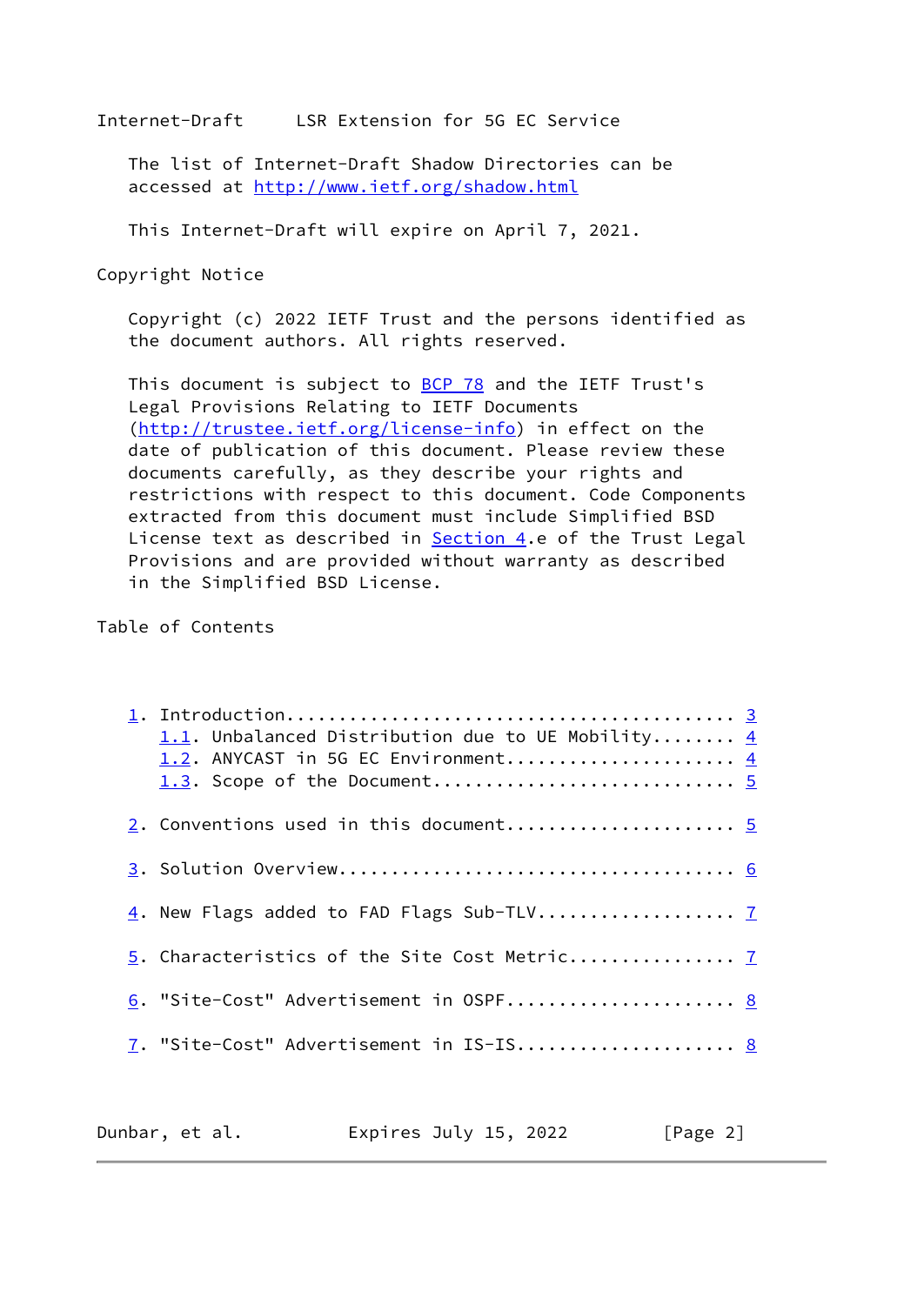<span id="page-2-1"></span>

| 8. Alternative method for Distributing Aggregated Cost 9                                                                                                                          |
|-----------------------------------------------------------------------------------------------------------------------------------------------------------------------------------|
|                                                                                                                                                                                   |
|                                                                                                                                                                                   |
|                                                                                                                                                                                   |
| 12.1. Normative References 10<br>12.2. Informative References 11                                                                                                                  |
| 13. Appendix:5G Edge Computing Background 12                                                                                                                                      |
| 14. 5G EC LDN Characteristics for the Constraint SPF. Error!<br>Bookmark not defined.<br>14.1. IP Layer Metrics to Gauge EC Server Running Status                                 |
| 14.2. App Metrics Constrained Shortest Path First. Error!<br>Bookmark not defined.<br>14.3. Reason for using IGP Based Solution 14<br>14.4. Flow Affinity to an ANYCAST server 15 |
|                                                                                                                                                                                   |

<span id="page-2-0"></span>[1](#page-2-0). Introduction

 In 5G Edge Computing (EC) environment, it is common for an application that needs low latency to be instantiated on multiple servers close in proximity to UEs (User Equipment). Those applications instances can be behind one or multiple application-layer load balancers. When they have relatively short flows that can go to any instance, having the cluster of them at different locations share the same IP address can minimize the impact to DNS and achieve optimal forwarding that leverages network conditions. E.g., Kubernetes for data center networking uses one single Virtual IP address for a cluster of instances of microservices so that the network can forward via multiple paths towards one single destination.

Dunbar, et al. Expires July 15, 2022 [Page 3]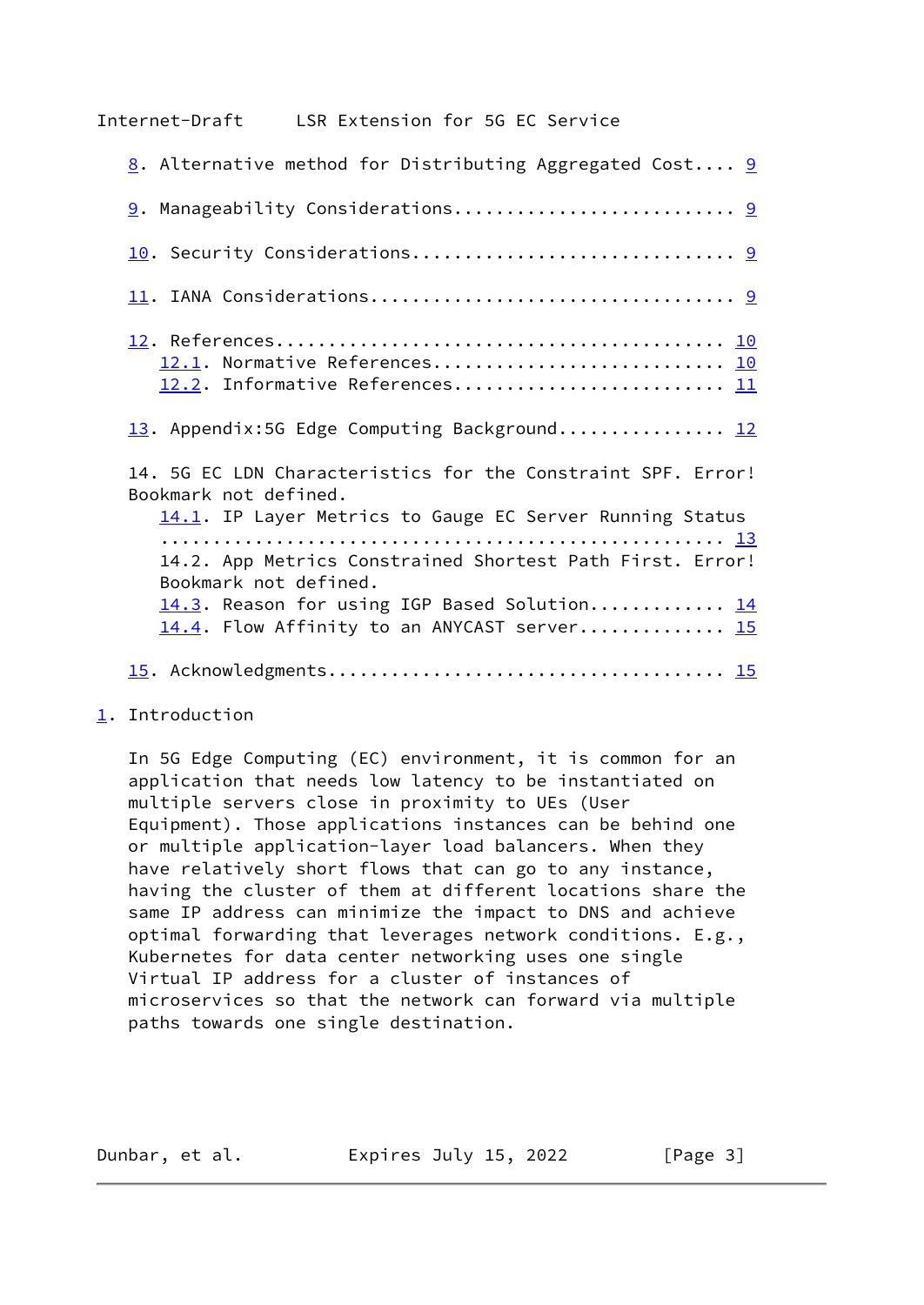<span id="page-3-0"></span> This draft describes using additional site costs to influence the shortest path computation for a specific set of prefixes. As there are a small number of egress routers having those prefixes (or destinations) that need to incorporate site costs in SPF computation, Flexible Algorithms [LSR-FlexAlgo] is used to indicate the need for the site costs to be considered for the specific topologies. Flexible algorithms provide mechanisms for topologies to use different IGP path algorithms.

1.1. Unbalanced Distribution due to UE Mobility

 UEs' frequent moving from one 5G site to another can make it difficult to plan where the App Servers should be hosted. When a group of App servers at one location, which can be behind an application-layer load balancer, are heavily utilized, the instances for the same application at another location can be under-utilized. The difference in the routing distance to reach multiple sites where the application instances are instantiated might be relatively small in 5G LDN environment. The site capacity and preferences can be more significant than the routing distance from the application's latency and performance perspective.

 Since the condition can change in days or weeks, it is difficult for the application controller to anticipate the moving and adjusting relocation of application instances.

### 1.2. ANYCAST in 5G EC Environment

 ANYCAST is assigning the same IP address for multiple instances at different locations. Using ANYCAST can eliminate the single point of failure and bottleneck at load balancers or DNS. Another benefit is removing the dependency on how UEs resolve IP addresses for their applications. Some UEs (or clients) might use stale cached IP addresses for an extended period.

 But having the same IP address at multiple locations of the 5G Edge Computing environment can be problematic because all those locations can be close in proximity. There might be a tiny difference in the routing distance to reach an application instance attached to a different edge router.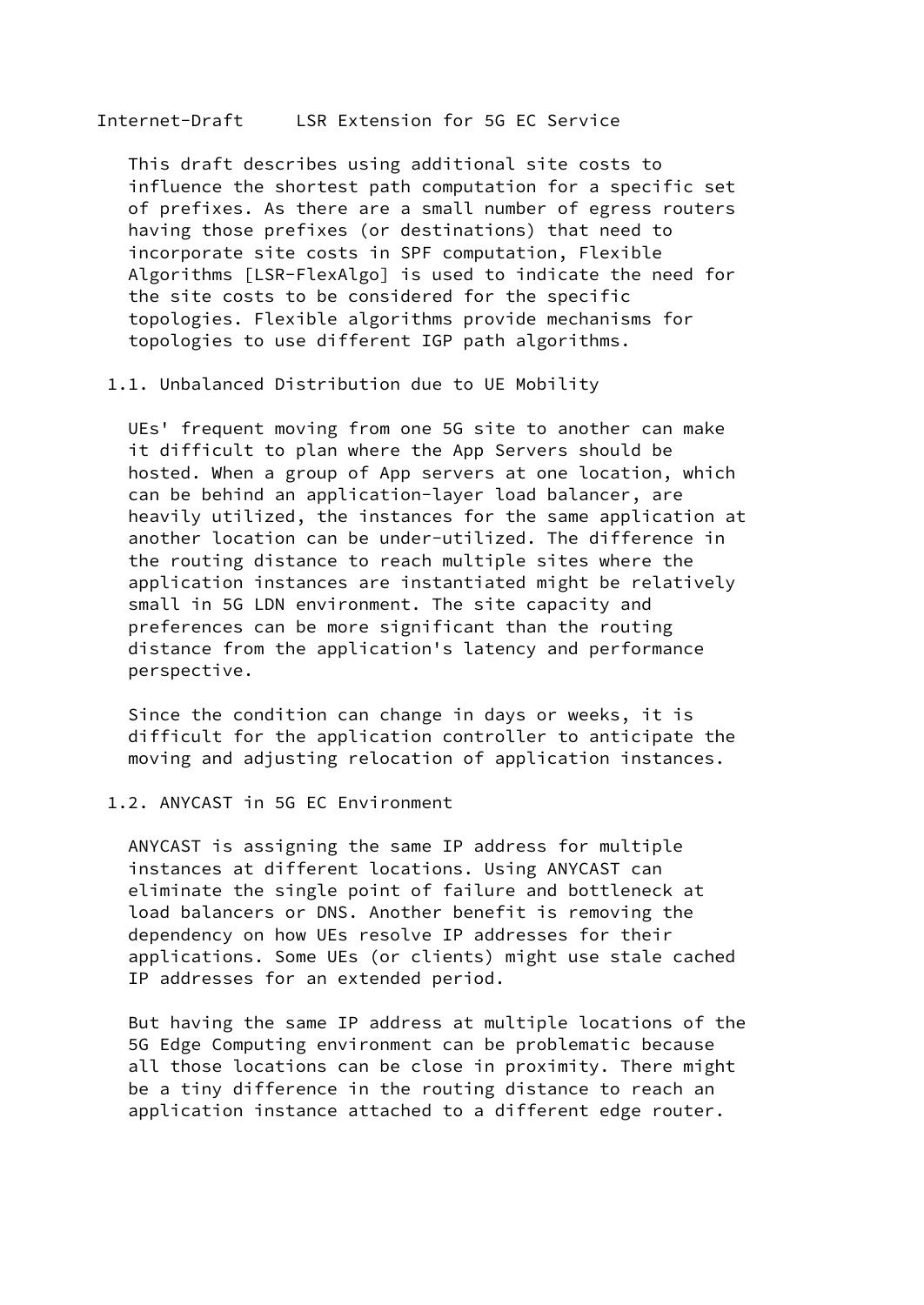<span id="page-4-0"></span>1.3. Scope of the Document

 The draft is for scenarios where applications or micro services are instantiated at multiple locations behind multiple application layer load balancers. They have relative short flows that can go to any instances.

 Under this scenario, multiple instances for the same type of services can be assigned with the same IP address, so that network condition can be utilized to achieve optimal forwarding.

 From IP network perspective, application layer load balancers and app servers all appear as IP addresses. Throughout this document, the term "app server" can represent the load balancer in front of a cluster of app server instances, app server instances, or app server.

 Note: for the ease of description, the EC (Edge Computing) server, Application server, App server are used interchangeably throughout this document.

- <span id="page-4-1"></span>[2](#page-4-1). Conventions used in this document
	- A-ER: Egress Edge Router to an Application Server, [A-ER] is used to describe the last router that the Application Server is attached. For 5G EC environment, the A-ER can be the gateway router to a (mini) Edge Computing Data Center.
	- Application Server: An application server is a physical or virtual server that hosts the software system for the application.
	- Application Server Location: Represent a cluster of servers at one location serving the same Application. One application may have a Layer 7 Load balancer, whose address(es) are reachable from an external IP network, in front of a set of application servers. From IP network perspective, this whole group of servers is considered as the Application server at the location.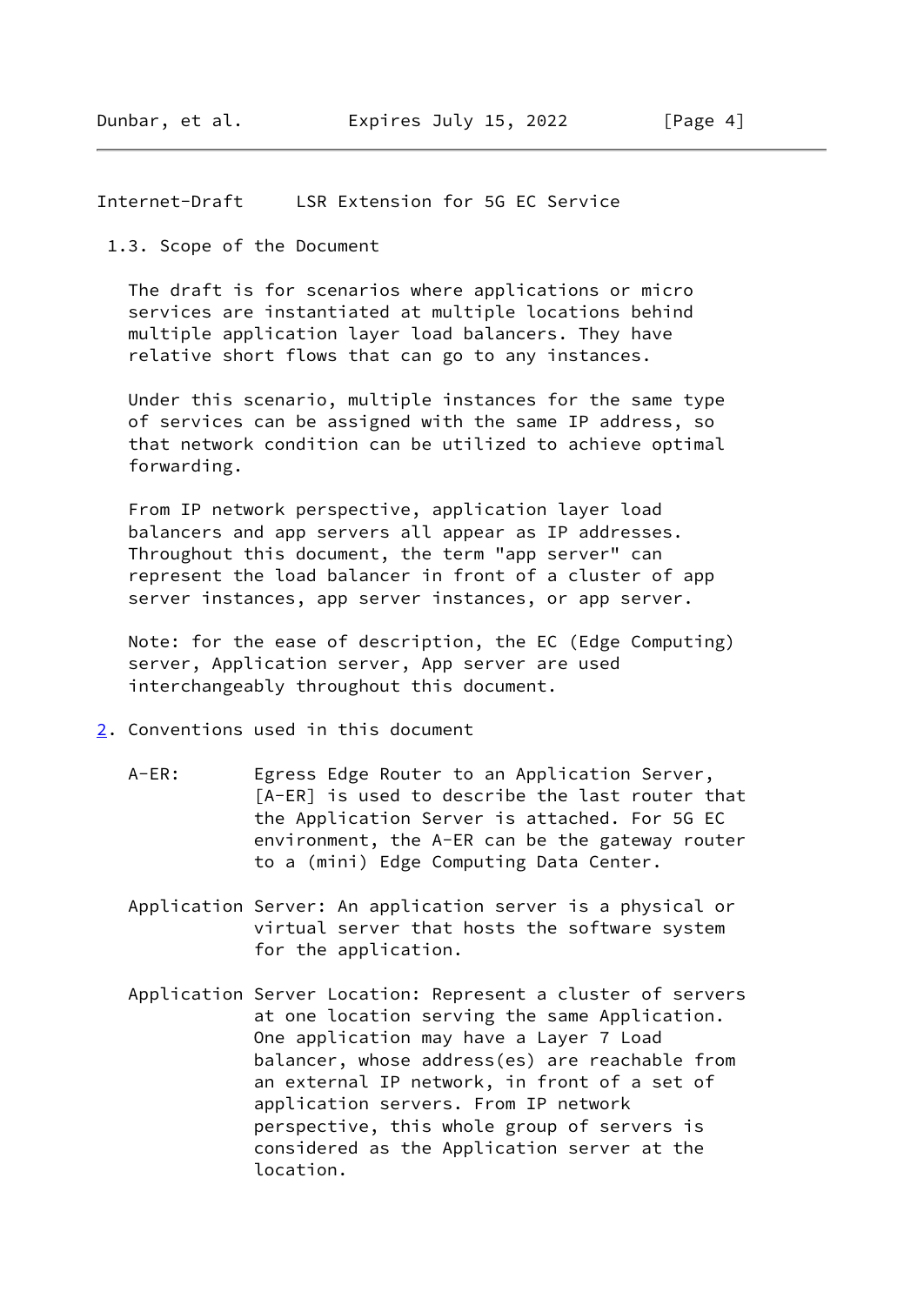<span id="page-5-1"></span> Edge Application Server: used interchangeably with Application Server throughout this document.

- EC: Edge Computing
- Edge Hosting Environment: An environment providing the support required for Edge Application Server's execution.

 NOTE: The above terminologies are the same as those used in 3GPP TR 23.758

- Edge DC: Edge Data Center, which provides the Edge Computing Hosting Environment. It might be co located with 5G Base Station and not only host 5G core functions, but also host frequently used Edge server instances.
- gNB next generation Node B
- LDN: Local Data Network
- PSA: PDU Session Anchor (UPF)
- SSC: Session and Service Continuity
- UE: User Equipment
- UPF: User Plane Function

 The key words "MUST", "MUST NOT", "REQUIRED", "SHALL", "SHALL NOT", "SHOULD", "SHOULD NOT", "RECOMMENDED", "NOT RECOMMENDED", "MAY", and "OPTIONAL" in this document are to be interpreted as described in [BCP 14](https://datatracker.ietf.org/doc/pdf/bcp14) [[RFC2119](https://datatracker.ietf.org/doc/pdf/rfc2119)] [\[RFC8174](https://datatracker.ietf.org/doc/pdf/rfc8174)] when, and only when, they appear in all capitals, as shown here.

<span id="page-5-0"></span>[3](#page-5-0). Solution Overview

 The proposed solution is for the egress edge router (A-ER) with the application instances directly attached to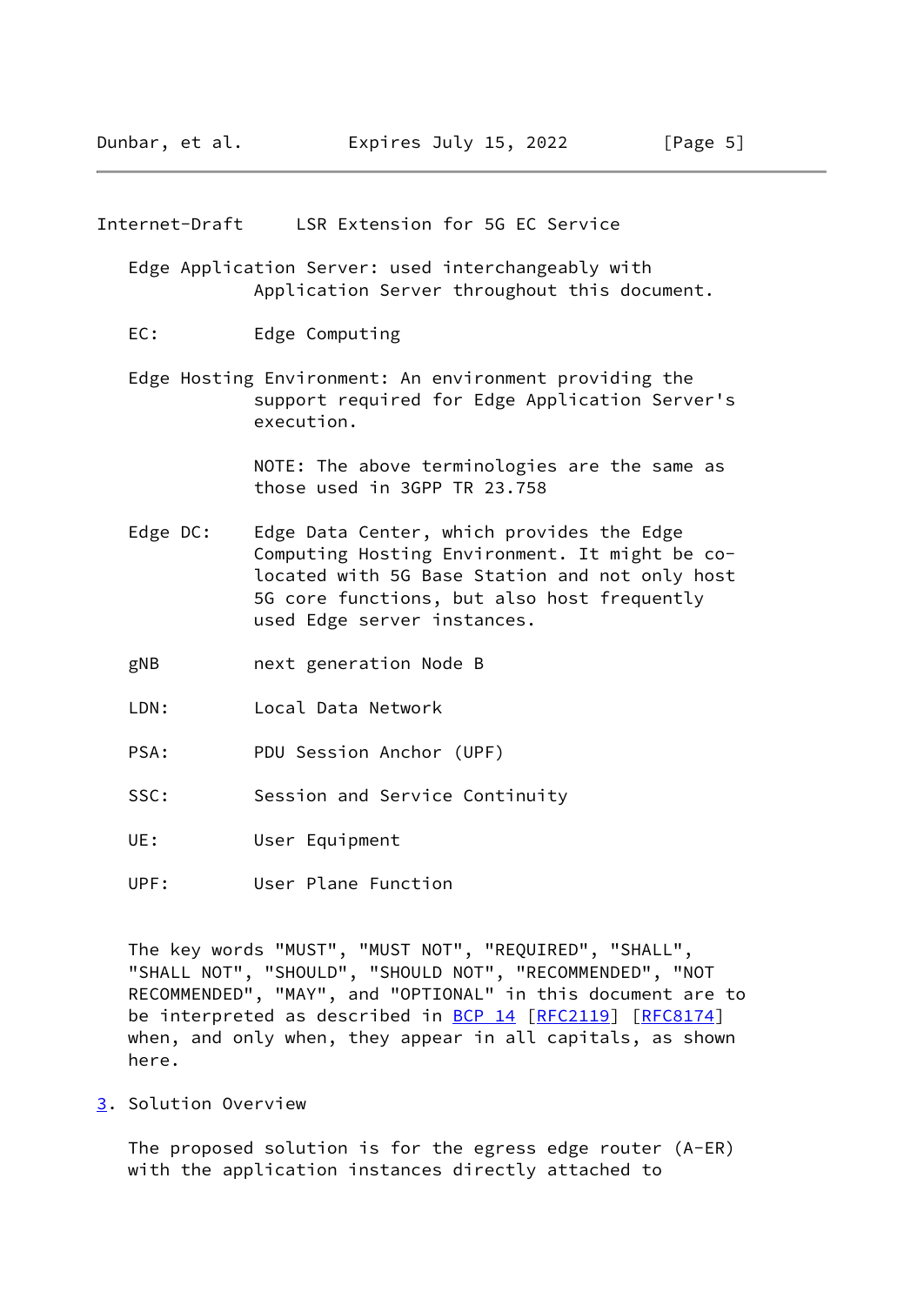- <span id="page-6-1"></span> - advertise the "Site-Cost" via IP prefix reachability TLV associated with the (anycast) prefix.
- use a Flag in the Flexible Algorithm TLV to indicate that "site-cost" needs to be included for the constrained SPF to reach the Prefix

 The "Site-Cost" associated with a prefix (i.e., ANYCAST prefix) is computed based on the Capacity Index, the Preference Index, and other constraints by a consistent algorithm across all A-ERs. The capacity and preference indexes are configured to the A-ER.

 The solution assumes that the 5G EC controller or management system is aware of the EC ANYCAST addresses that need optimized forwarding. To minimize the processing, only the addresses that match with the ACLs configured by the 5G EC controller will have their Site-Cost collected and advertised.

<span id="page-6-0"></span>[4](#page-6-0). New Flags added to FAD Flags Sub-TLV

 A New flag is added to indicate a constrained SPF compute method is needed for the prefix.

Flags:

 0 1 2 3 4 5 6 7... +-+-+-+-+-+-+-+-+... |M|P| | ...  $+$ -+-+-+-+-+-+-+...

 P-flag: Site-Cost Metrics is included in deriving Constrained IGP path to the prefix.

<span id="page-6-2"></span>[5](#page-6-2). Characteristics of the Site Cost Metric

 The "Site Cost" associated with a prefix (i.e., ANYCAST prefix) can be a value configured on the router to which the prefix is attached. The "site Cost" can be computed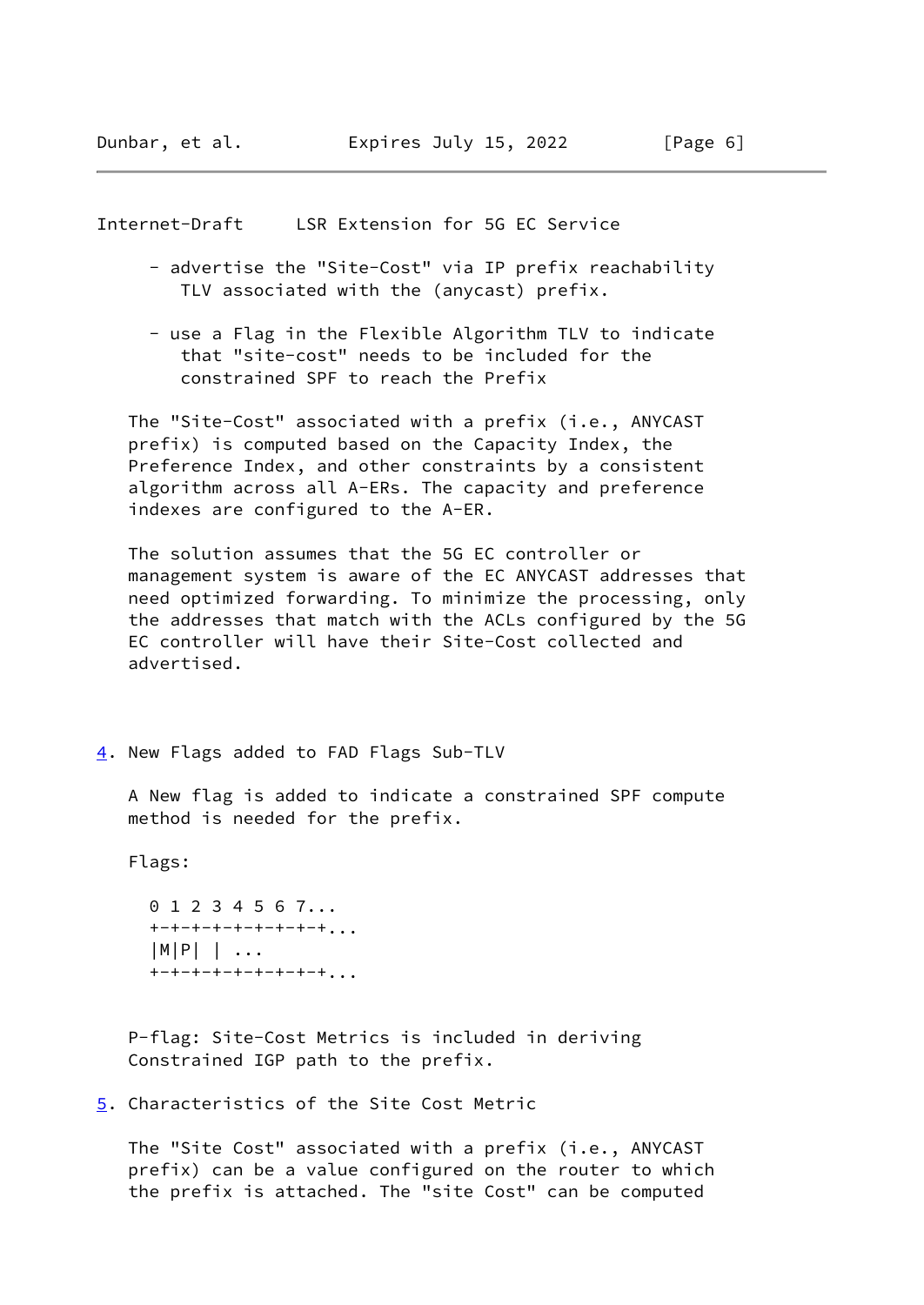based on an algorithm configured on router for specific prefixes. The actual mechanism of assigning "Site Cost" or the detailed algorithm is out of the scope of document. It

| Dunbar, et al. | Expires July 15, 2022 | [Page 7] |
|----------------|-----------------------|----------|
|                |                       |          |

<span id="page-7-1"></span>Internet-Draft LSR Extension for 5G EC Service

 is important that the "site cost" metric doesn't change too frequently to avoid route oscillation within the network.

 The "site cost" change rate is comparable with the rate that the application controller adds or removes the application instances at locations to adjust the workload distribution. Typically, the rate of change could be in days. On rare occasions, there might need rate changes in hours.

<span id="page-7-0"></span>[6](#page-7-0). "Site-Cost" Advertisement in OSPF

- IPv4: OSPFv2 A new Aggregated Cost Sub-TLV needs to be added to OSPFv2 Extended Prefix TLV [\[RFC7684](https://datatracker.ietf.org/doc/pdf/rfc7684)]
- IPv6: OSPFv3 A new sub-TLV can be appended to the E-Intra-Area- Prefix-LSA, E-Inter-Area-Prefix-LSA, E-AS-External- LSA, and E-Type-7-LSA [[RFC8362\]](https://datatracker.ietf.org/doc/pdf/rfc8362) to carry the Aggregated Cost.

 0 1 2 3 4 5 6 7 8 9 0 1 2 3 4 5 6 7 8 9 0 1 2 3 4 5 6 7 8 9 0 1 +-+-+-+-+-+-+-+-+-+-+-+-+-+-+-+-+-+-+-+-+-+-+-+-+-+-+-+-+-+-+-+-+ | AggCostSubTLV | Length +-+-+-+-+-+-+-+-+-+-+-+-+-+-+-+-+-+-+-+-+-+-+-+-+-+-+-+-+-+-+-+-+ | AggCost to the App Server | +-+-+-+-+-+-+-+-+-+-+-+-+-+-+-+-+-+-+-+-+-+-+-+-+-+-+-+-+-+-+-+-+ Figure 1: Aggregated cost Advertisement in IS-IS

<span id="page-7-2"></span>[7](#page-7-2). "Site-Cost" Advertisement in IS-IS

 Aggregated Cost can be appended as subTLV to the Extended IP Reachability TLV 135 for IPv4 [\[RFC5305](https://datatracker.ietf.org/doc/pdf/rfc5305)] and 236 for IPv6 [\[RFC5308](https://datatracker.ietf.org/doc/pdf/rfc5308)].

 For Multi-Topology with non-zero IDs, the Aggregated Cost SubTLV can be carried by Multi-topology TLV 235 for IPv4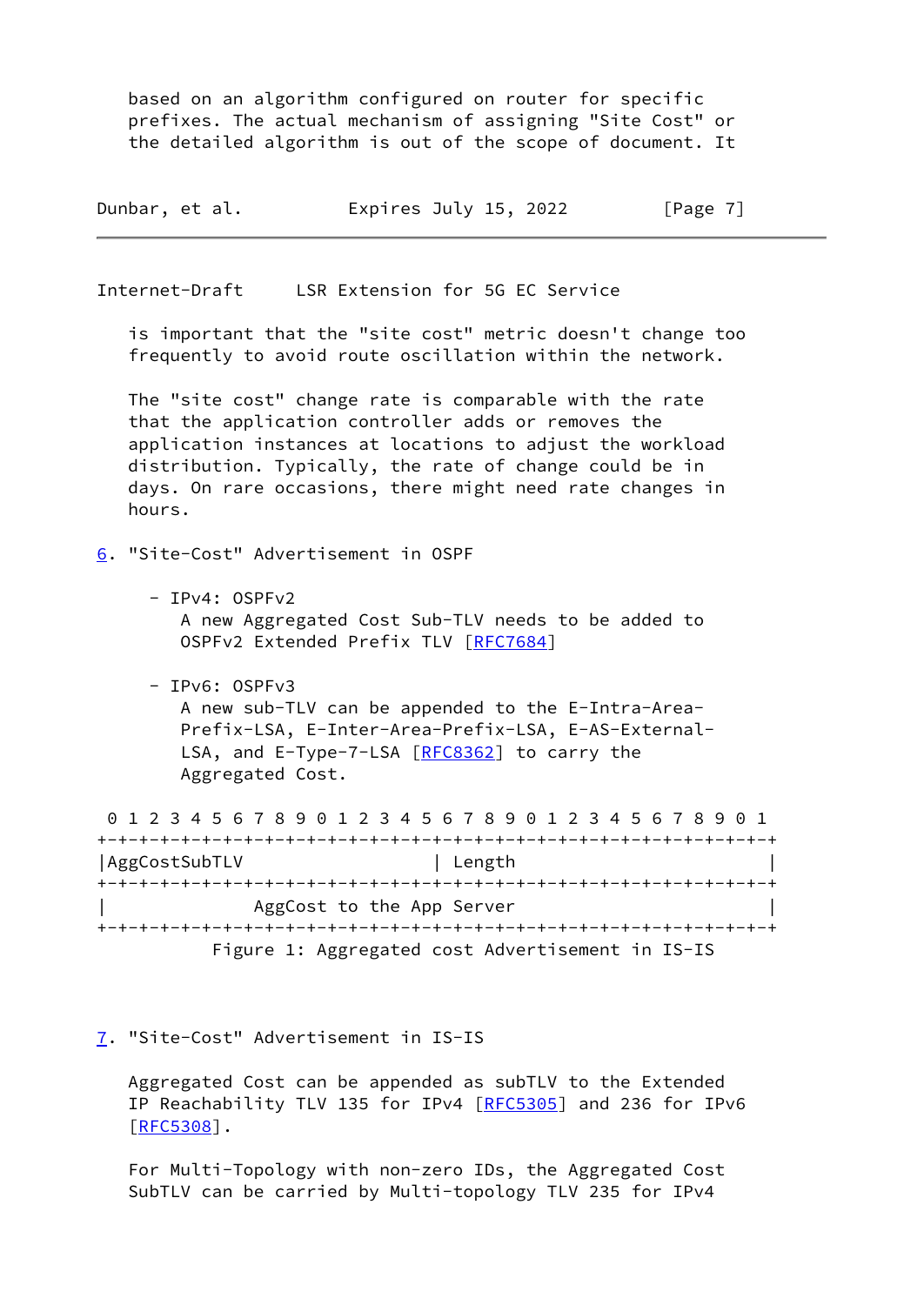and 237 for IPv6 [\[RFC5120](https://datatracker.ietf.org/doc/pdf/rfc5120)].

 0 1 2 3 4 5 6 7 8 9 0 1 2 3 4 5 6 7 8 9 0 1 2 3 4 5 6 7 8 9 0 1 +-+-+-+-+-+-+-+-+-+-+-+-+-+-+-+-+-+-+-+-+-+-+-+-+-+-+-+-+-+-+-+-+ |AggCostSubTLV | Length | +-+-+-+-+-+-+-+-+-+-+-+-+-+-+-+-+-+-+-+-+-+-+-+-+-+-+-+-+-+-+-+-+

Dunbar, et al. **Expires July 15, 2022** [Page 8]

<span id="page-8-1"></span>Internet-Draft LSR Extension for 5G EC Service | AggCost to the App Server +-+-+-+-+-+-+-+-+-+-+-+-+-+-+-+-+-+-+-+-+-+-+-+-+-+-+-+-+-+-+-+-+ Figure 2: Aggregated cost Advertisement in IS-IS

<span id="page-8-0"></span>[8](#page-8-0). Alternative method for Distributing Aggregated Cost

[Section 6](#page-7-0) and [Section 7](#page-7-2) demonstrate different ways for OSPFv2, OSPFv3, and ISIS to propagate the aggregated cost. It would be better if the aggregated cost could be advertised the same way, regardless of OSPFv2, OSPFv3, or ISIS.

 Draft [[draft-wang-lsr-stub-link-attributes](https://datatracker.ietf.org/doc/pdf/draft-wang-lsr-stub-link-attributes)] introduces the Stub-Link TLV for OSPFv2/v3 and ISIS protocol respectively. Considering the interfaces on an edge router that connects to the EC servers are normally configured as passive interfaces, these IP-layer App-metrics can also be advertised as the attributes of the passive/stub link. The associated prefixes can then be advertised in the "Stub- Link TLV" that is defined in [\[draft-wang-lsr-stub-link](https://datatracker.ietf.org/doc/pdf/draft-wang-lsr-stub-link-attributes) [attributes](https://datatracker.ietf.org/doc/pdf/draft-wang-lsr-stub-link-attributes)]. All the associated prefixes share the same characteristic of the link. Other link related sub-TLVs defined in [[RFC8920\]](https://datatracker.ietf.org/doc/pdf/rfc8920) can also be attached and applied to the calculation of path to the associated prefixes."

[Section 6](#page-7-0) for the advertisement of AppMetaData Metric can also utilize the Stub-Link TLV that defined in [\[draft-wang](https://datatracker.ietf.org/doc/pdf/draft-wang-lsr-stub-link-attributes) [lsr-stub-link-attributes](https://datatracker.ietf.org/doc/pdf/draft-wang-lsr-stub-link-attributes)]

<span id="page-8-2"></span>[9](#page-8-2). Manageability Considerations

To be added.

<span id="page-8-3"></span>[10.](#page-8-3) Security Considerations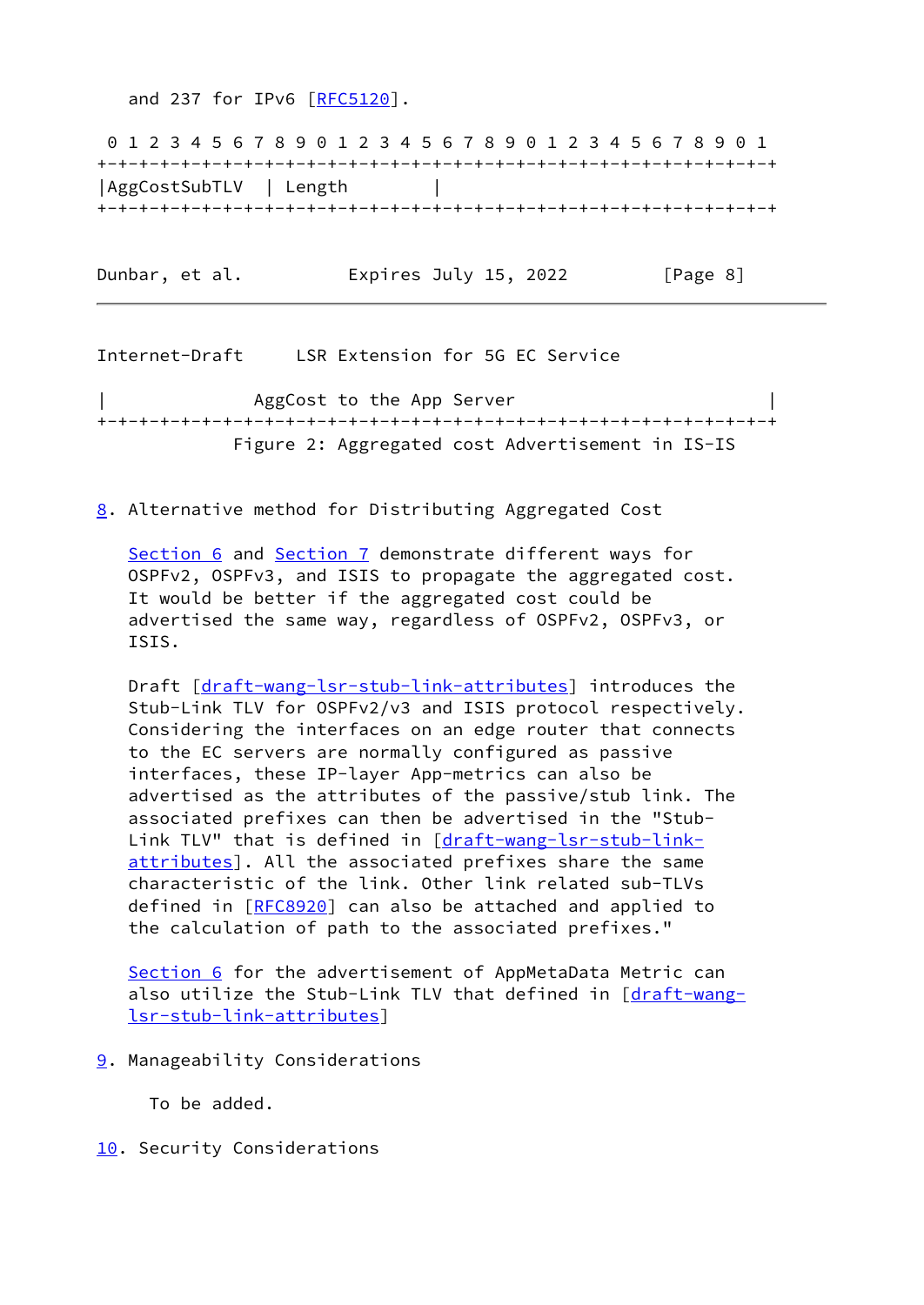To be added.

<span id="page-9-0"></span>[11.](#page-9-0) IANA Considerations

 The following Sub-TLV types need to be added by IANA to FlexAlgo.

| Dunbar, et al. | Expires July 15, 2022 | [Page 9] |
|----------------|-----------------------|----------|
|----------------|-----------------------|----------|

<span id="page-9-2"></span>Internet-Draft LSR Extension for 5G EC Service

- AggCostSubTLV Type for ISIS, OSPF (TBD1): IPv4 or IPv6

 P-flag added to FAD Flags Sub-TLV to indicate that the Site-Cost Metrics is included in deriving Constrained IGP path to the prefix.

<span id="page-9-1"></span>[12.](#page-9-1) References

12.1. Normative References

- [RFC2119] Bradner, S., "Key words for use in RFCs to Indicate Requirement Levels", [BCP 14](https://datatracker.ietf.org/doc/pdf/bcp14), [RFC 2119](https://datatracker.ietf.org/doc/pdf/rfc2119), March 1997.
- [RFC2328] J. Moy, "OSPF Version 2", <u>RFC 2328</u>, April 1998.
- [RFC5521] P. Mohapatra, E. Rosen, "The BGP Encapsulation Subsequent Address Family Identifier (SAFI) and the BGP Tunnel Encapsulation Attribute", April 2009.
- [RFC7684] P. Psenak, et al, "OSPFv2 Prefix/Link Attribute Advertisement", [RFC 7684](https://datatracker.ietf.org/doc/pdf/rfc7684), Nov. 2015.
- [RFC8200] S. Deering R. Hinden, "Internet Protocol, Version 6 (IPv6) Specification", July 2017.
- [RFC8326] A. Lindem, et al, "OSPFv3 Link State advertisement (LSA0 Extensibility", [RFC 8362](https://datatracker.ietf.org/doc/pdf/rfc8362), April 2018.
- [RFC9012] E. Rosen, et al "The BGP Tunnel Encapsulation Attribute", April 2021.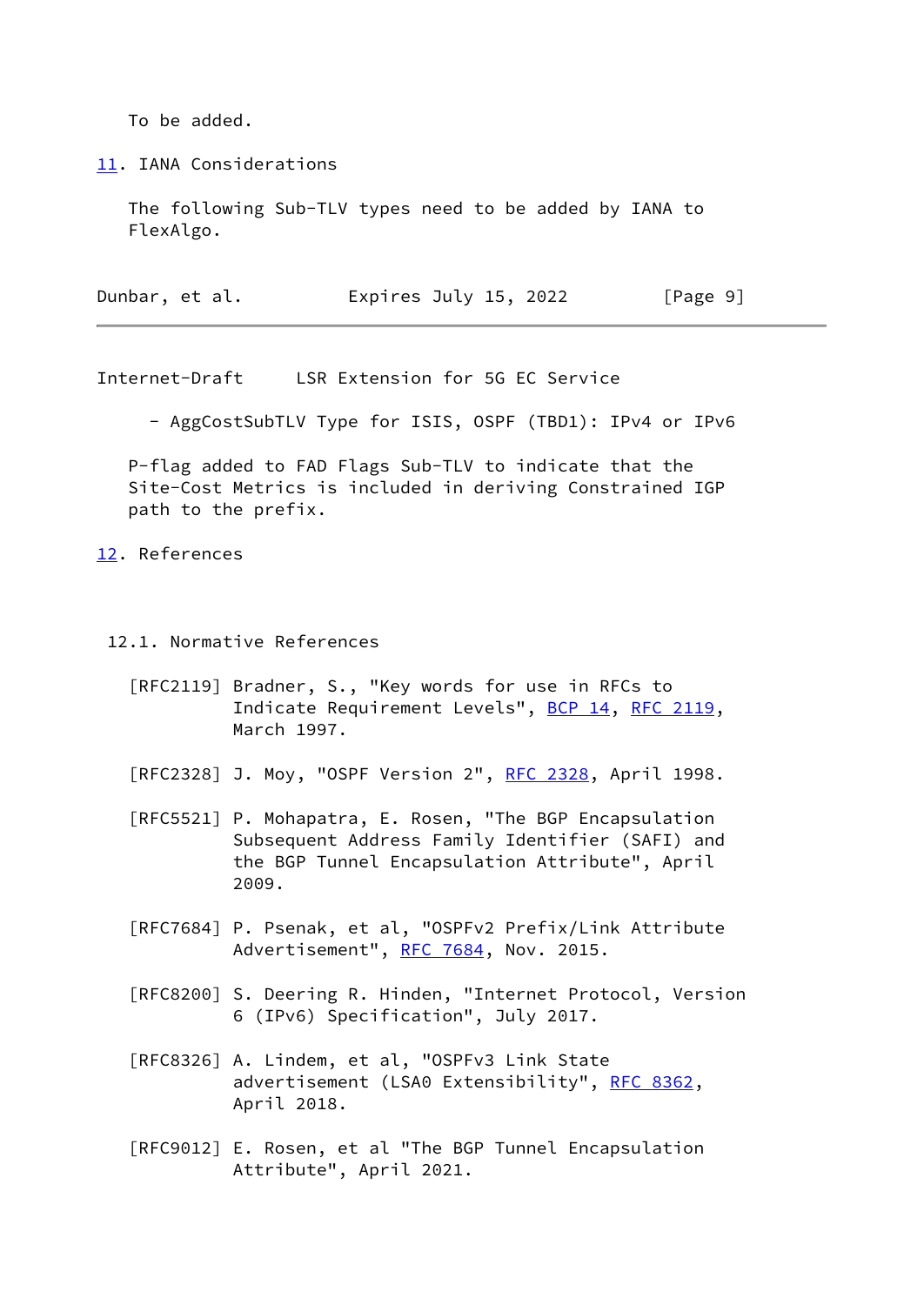Dunbar, et al. Expires July 15, 2022 [Page 10]

<span id="page-10-0"></span>Internet-Draft LSR Extension for 5G EC Service

- <span id="page-10-1"></span> 12.2. Informative References
	- [3GPP-EdgeComputing] 3GPP TR 23.748, "3rd Generation Partnership Project; Technical Specification Group Services and System Aspects; Study on enhancement of support for Edge Computing in 5G Core network (5GC)", Release 17 work in progress, Aug 2020.
	- [5G-StickyService] L. Dunbar, J. Kaippallimalil, "IPv6 Solution for 5G Edge Computing Sticky Service", [draft-dunbar-6man-5g-ec-sticky-service-00,](https://datatracker.ietf.org/doc/pdf/draft-dunbar-6man-5g-ec-sticky-service-00) work in-progress, Oct 2020.
	- [BGP-5G-AppMetaData] L. Dunbar, K. Majumdar, H. Wang, "BGP App Metadata for 5G Edge Computing Service", [draft-dunbar-idr-5g-edge-compute-app-meta-data-](https://datatracker.ietf.org/doc/pdf/draft-dunbar-idr-5g-edge-compute-app-meta-data-03) [03,](https://datatracker.ietf.org/doc/pdf/draft-dunbar-idr-5g-edge-compute-app-meta-data-03) work-in-progress, Sept 2020.
	- [LSR-Flex-Algo] P. Psenak, et al, "IGP Flexible Algorithm", [draft-ietf-lsr-flex-algo-17](https://datatracker.ietf.org/doc/pdf/draft-ietf-lsr-flex-algo-17), July 2021.
	- [LSR-Flex-Algo-BW] S. Hegde, et al, "Flexible Algorithms: Bandwidth, Delay, Metrics and Constraints", [draft-ietf-lsr-flex-algo-bw-con-01,](https://datatracker.ietf.org/doc/pdf/draft-ietf-lsr-flex-algo-bw-con-01) July 2021.
	- [SDWAN-EDGE-Discovery] L. Dunbar, S. Hares, R. Raszuk, K. Majumdar, "BGP UPDATE for SDWAN Edge Discovery", [draft-dunbar-idr-sdwan-edge-discovery-00](https://datatracker.ietf.org/doc/pdf/draft-dunbar-idr-sdwan-edge-discovery-00), work in-progress, July 2020.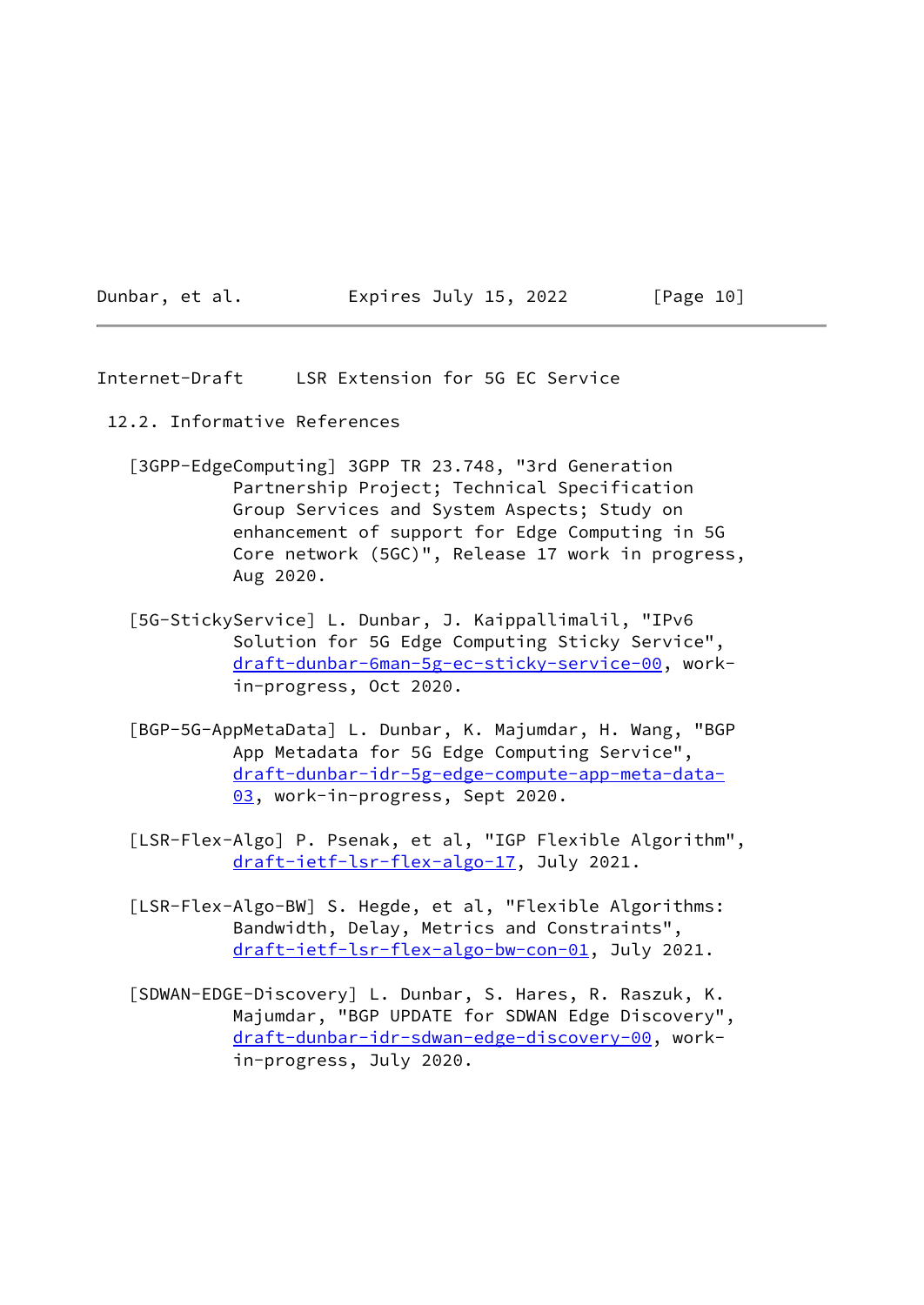Dunbar, et al. Expires July 15, 2022 [Page 11]

### <span id="page-11-1"></span>Internet-Draft LSR Extension for 5G EC Service

<span id="page-11-0"></span>[13.](#page-11-0) Appendix A:5G Edge Computing Background

 The network connecting the 5G EC servers with the 5G Base stations consists of a small number of dedicated routers that form the 5G Local Data Network (LDN) to enhance the performance of the EC services.

 When a User Equipment (UE) initiates application packets using the destination address from a DNS reply or its cache, the packets from the UE are carried in a PDU session through 5G Core [5GC] to the 5G UPF-PSA (User Plan Function - PDU Session Anchor). The UPF-PSA decapsulates the 5G GTP outer header, performs NAT sometimes, before handing the packets from the UEs to the adjacent router, also known as the ingress router to the EC LDN, which is responsible for forwarding the packets to the intended destinations.

 When the UE moves out of coverage of its current gNB (next generation Node B) (gNB1), the handover procedure is initiated, which includes the 5G SMF (Session Management Function) selecting a new UPF-PSA [3GPP TS 23.501 and TS 23.502]. When the handover process is complete, the IP point of attachment is to the new UPF-PSA. The UE's IP address stays the same unless moving to different operator domain. 5GC may maintain a path from the old UPF to the new UPF for a short time for SSC [Session and Service Continuity] mode 3 to make the handover process more seamless.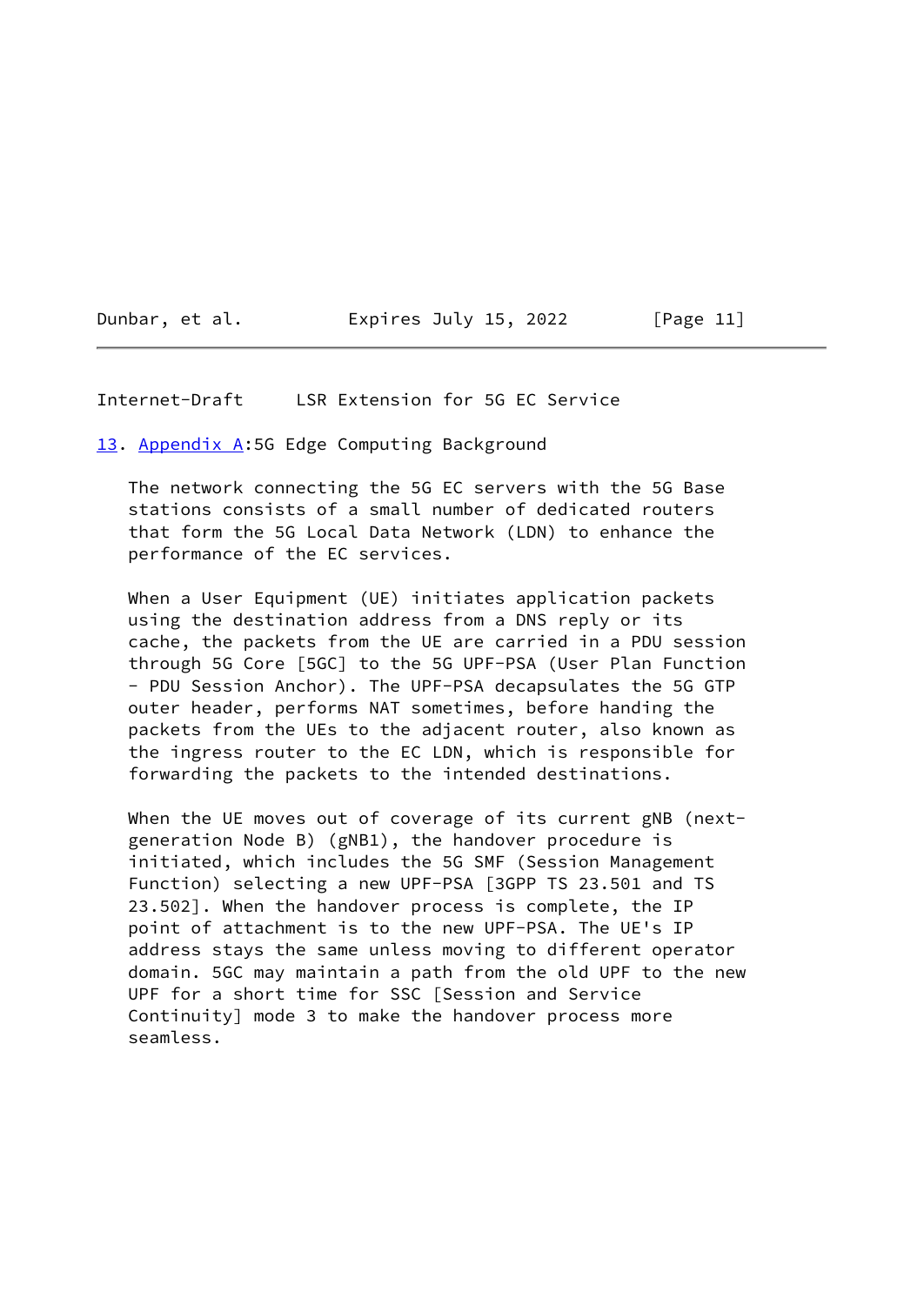Dunbar, et al. **Expires July 15, 2022** [Page 12]

<span id="page-12-0"></span>Internet-Draft LSR Extension for 5G EC Service

 $+--+$  |UE|---\+---------+ +------------------+ +--+ | 5G | +---------+ | S1: aa08::4450 | +--+ | Site +--++---+ +----+ | |UE|----| A |PSA| Ra| | | R1 | S2: aa08::4460 | +--+ | +---+---+ +----+ | +---+ | | | | | S3: aa08::4470 | |UE1|---/+---------+ | | +------------------+ +---+ |IP Network | L-DN1 |(3GPP N6) | | | | +------------------+ | UE1 | | | S1: aa08::4450 | | moves to | +----+ | | Site B | | R3 | S2: aa08::4460 | v | +----+ | | S3: aa08::4470 | | +------------------+ | | L-DN3 +--+ | | |UE|---\+---------+ | | +------------------+ +--+ | 5G | | | | S1: aa08::4450 | +--+ | Site +--++-+--+ +----+ | |UE|----| B |PSA| Rb | | R2 | S2: aa08::4460 | +--+ | +--++----+ +----+ | +--+ | | +-----------+ | S3: aa08::4470 | |UE|---/+---------+ +------------------+ +--+ L-DN2 Figure 10: App Servers in different edge DCs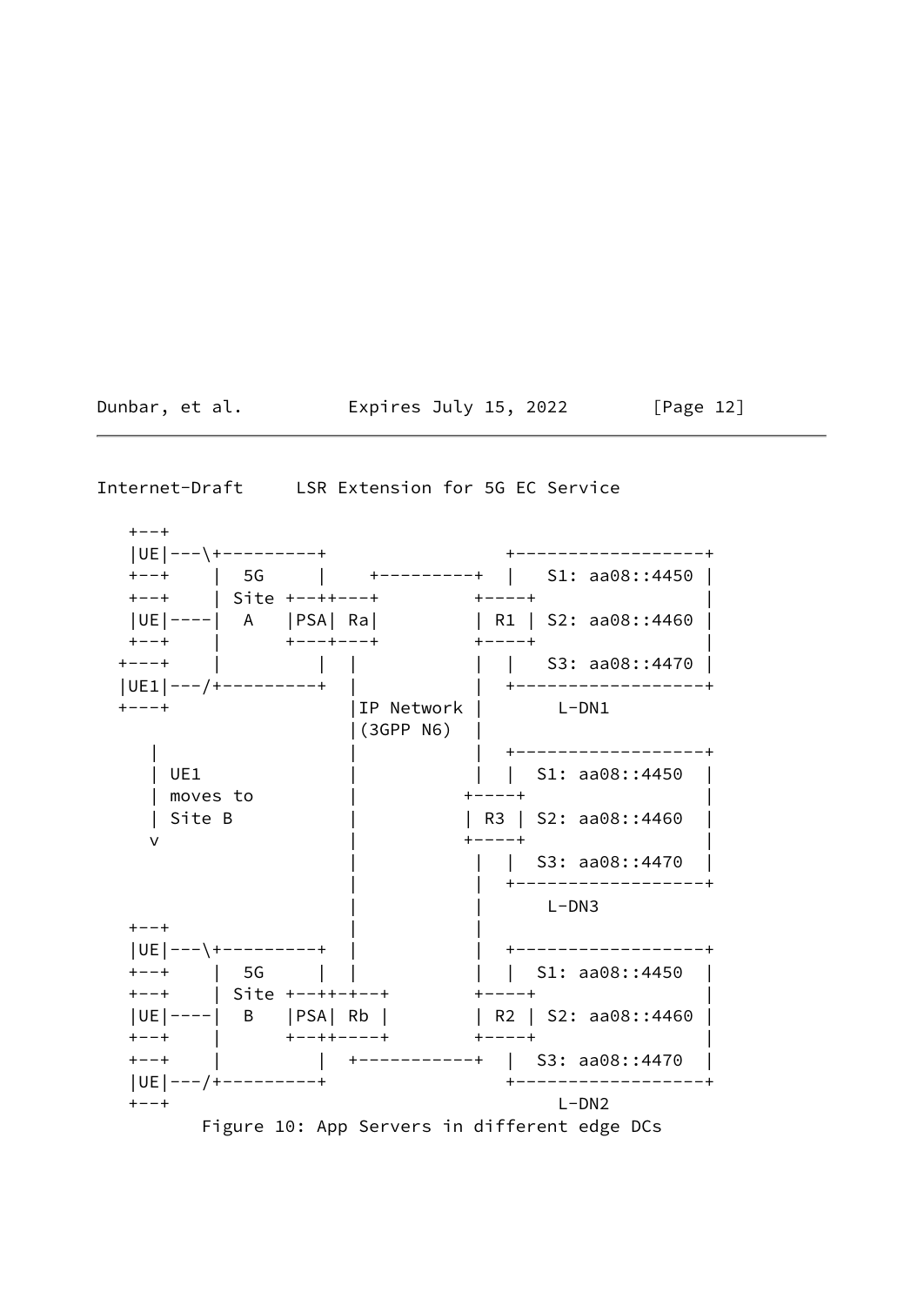13.1. Metrics to change traffic flow patterns

 When UEs pattern changes, the Application controller can instantiate more instances at certain locations to accommodate higher demand.

 However, network layer can offer a simpler solution. By adjusting the site cost for the prefix at specific egress routers, IGP distribution of those site cost plus the flex algorithm can increase (or decrease) flows for the specific prefixes towards the certain locations.

| Dunbar, et al. | Expires July 15, 2022 | [Page 13] |
|----------------|-----------------------|-----------|
|                |                       |           |

<span id="page-13-0"></span>Internet-Draft LSR Extension for 5G EC Service

- Capacity Index:

 a numeric number, configured on all A-ERs in the domain consistently, is used to represent the capacity of an EC server attached to an A-ER. The IP addresses exposed to the A-ER can be the App Layer Load balancers that have many instances attached. At other sites, the IP address exposed is the server itself. - Site preference index:

 Is used to describe some sites are more preferred than others. For example, a site with less leasing cost has a higher preference value. Note: the preference value is configured on all A-ERs in the domain consistently by the Domain Controller.

## 13.2. Reason for using IGP Based Solution

 Here are some benefits of using IGP to propagate the IP Layer App-Metrics:

- Intermediate routers can utilize the aggregated cost to reach the EC Servers attached to different egress edge nodes, especially:
	- The path to the optimal egress edge node can be more accurate or shorter.
	- Convergence is shorter when there is any failure along the way towards the optimal ANYCAST server.
	- When there is any failure at the intended ANYCAST server, all the packets in transit can be optimally forwarded to another App Server attached to a different egress edge router.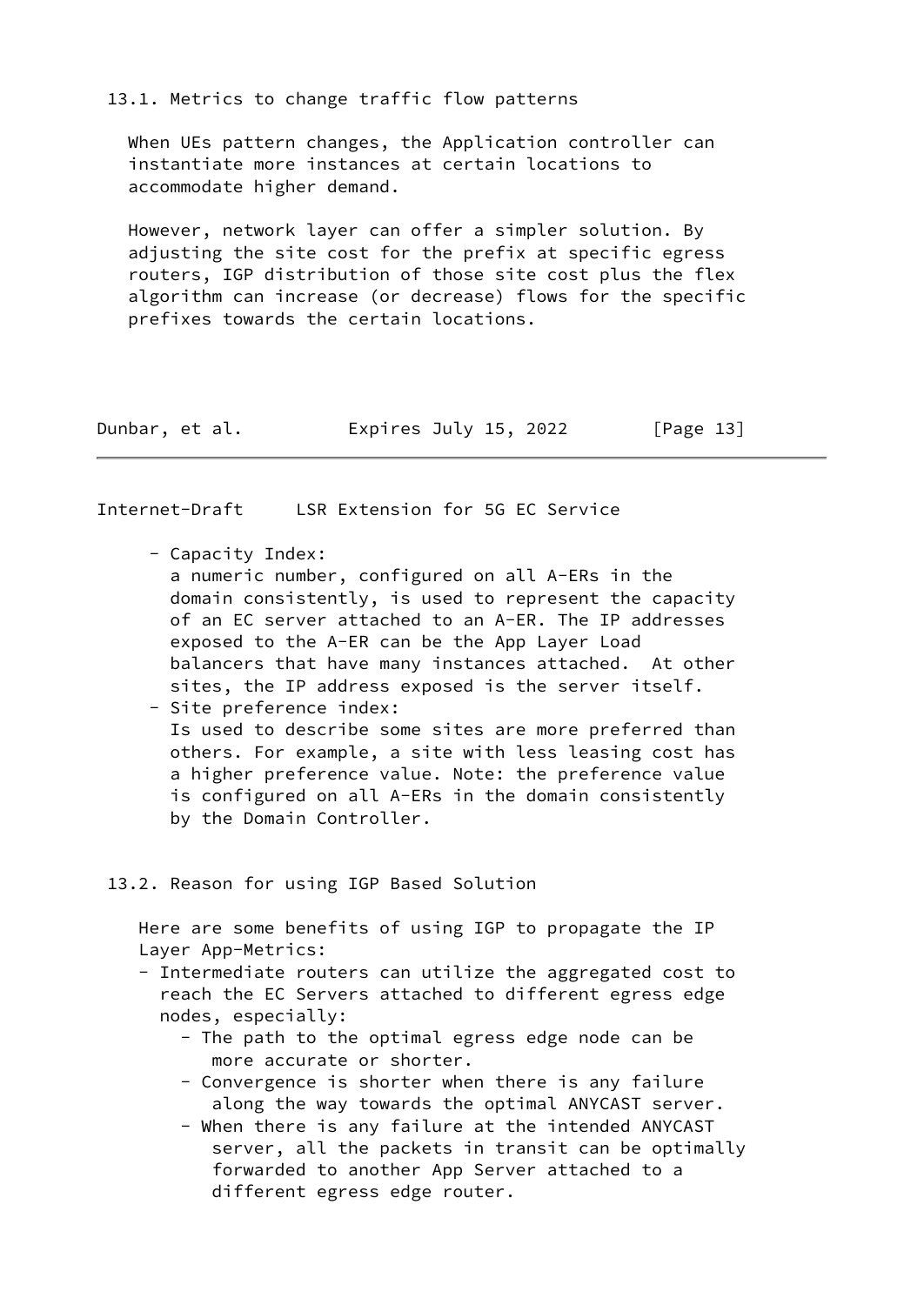- Doesn't need the ingress nodes to establish tunnels with egress edge nodes.

There are limitations of using IGP too, such as:

 - The IGP approach might not suit well to 5G EC LDN operated by multiple ISPs. For LDN operated by multiple IPSs, BGP should be used. [[BGP-5G-AppMetaData\]](#page-10-1) describes the BGP UPDATE message to propagate IP Layer App-Metrics crossing multiple ISPs.

Dunbar, et al. **Expires July 15, 2022** [Page 14]

<span id="page-14-0"></span>Internet-Draft LSR Extension for 5G EC Service

13.3. Flow Affinity to an ANYCAST server

 When multiple servers with the same IP address (ANYCAST) are attached to different A-ERs, Flow Affinity means routers sending the packets of the same flow to the same A- ER even if the cost towards the A-ER is no longer optimal.

 Many commercial routers support some forms of flow affinity to ensure packets belonging to one flow be forwarded along the same path.

 Editor's note: for IPv6 traffic, Flow Affinity can be achieved by routers forwarding the packets with the same Flow Label extracted from the IPv6 Header along the same path.

#### <span id="page-14-1"></span>[14.](#page-14-1) Acknowledgments

 Acknowledgements to Peter Psenak, Les Ginsberg, Robert Raszuk, Acee Lindem, Shraddha Hegde, Tony Li, Gyan Mishra, Jeff Tantsura, and Donald Eastlake for their review and suggestions.

This document was prepared using 2-Word-v2.0.template.dot.

Authors' Addresses